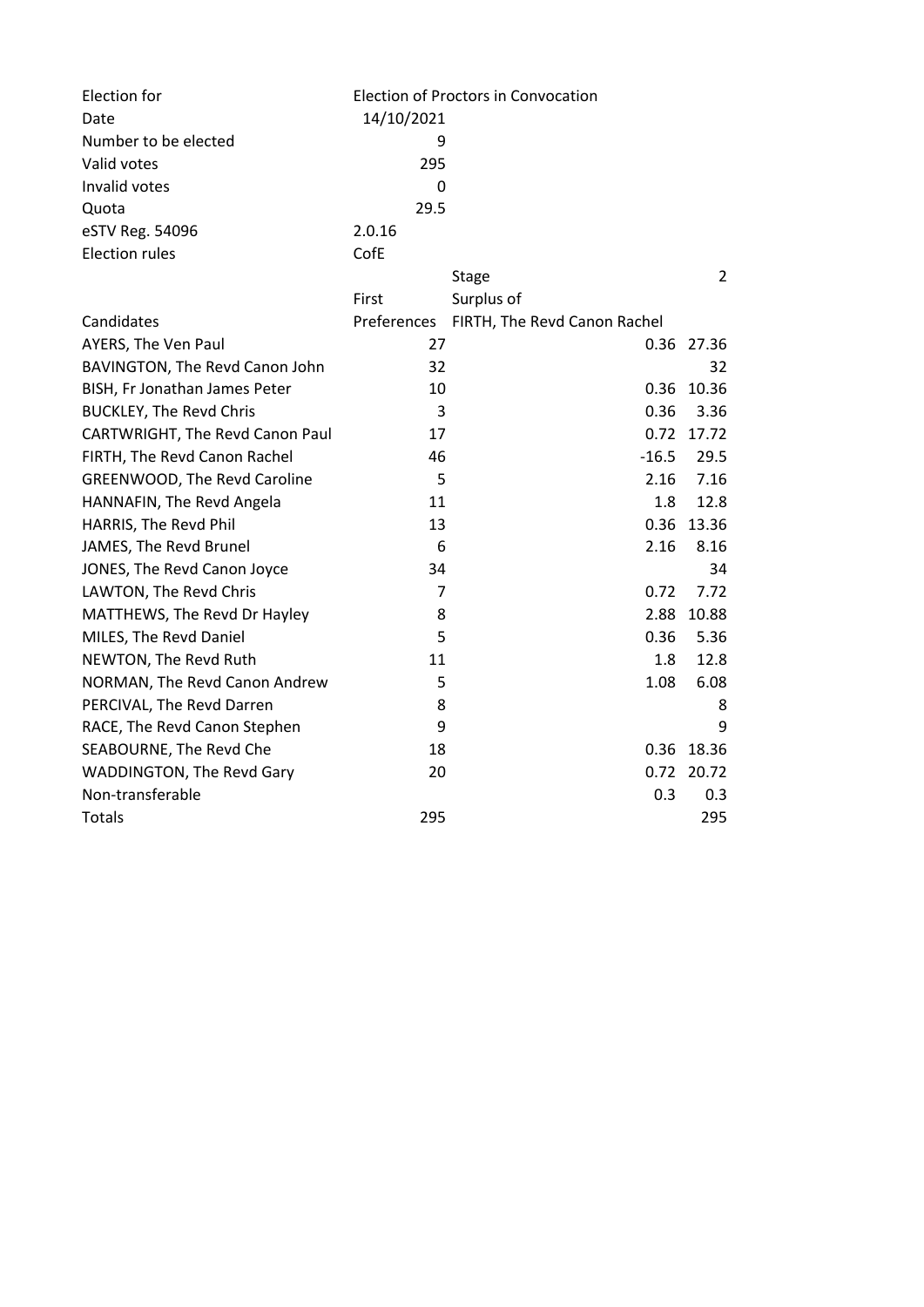| Stage                       |            | 3 Stage                        | 4     |  |  |
|-----------------------------|------------|--------------------------------|-------|--|--|
| Surplus of                  |            | Surplus of                     |       |  |  |
| JONES, The Revd Canon Joyce |            | BAVINGTON, The Revd Canon John |       |  |  |
|                             | 0.28 27.64 | 0.98                           | 28.62 |  |  |
|                             | 32         | $-2.5$                         | 29.5  |  |  |
| 0.14                        | 10.5       |                                | 10.5  |  |  |
|                             | 3.36       |                                | 3.36  |  |  |
| 0.14                        | 17.86      |                                | 17.86 |  |  |
|                             | 29.5       |                                | 29.5  |  |  |
| 0.42                        | 7.58       |                                | 7.58  |  |  |
| 0.28                        | 13.08      | 0.07                           | 13.15 |  |  |
| 0.14                        | 13.5       | 0.42                           | 13.92 |  |  |
| 0.28                        | 8.44       | 0.14                           | 8.58  |  |  |
| $-4.5$                      | 29.5       |                                | 29.5  |  |  |
|                             | 7.72       | 0.07                           | 7.79  |  |  |
| 0.42                        | 11.3       | 0.07                           | 11.37 |  |  |
| 0.14                        | 5.5        | 0.14                           | 5.64  |  |  |
| 0.98                        | 13.78      |                                | 13.78 |  |  |
| 0.28                        | 6.36       | 0.07                           | 6.43  |  |  |
|                             | 8          |                                | 8     |  |  |
| 0.84                        | 9.84       | 0.07                           | 9.91  |  |  |
|                             | 18.36      | 0.14                           | 18.5  |  |  |
| 0.14                        | 20.86      | 0.07                           | 20.93 |  |  |
| 0.02                        | 0.32       | 0.26                           | 0.58  |  |  |
|                             | 295        |                                | 295   |  |  |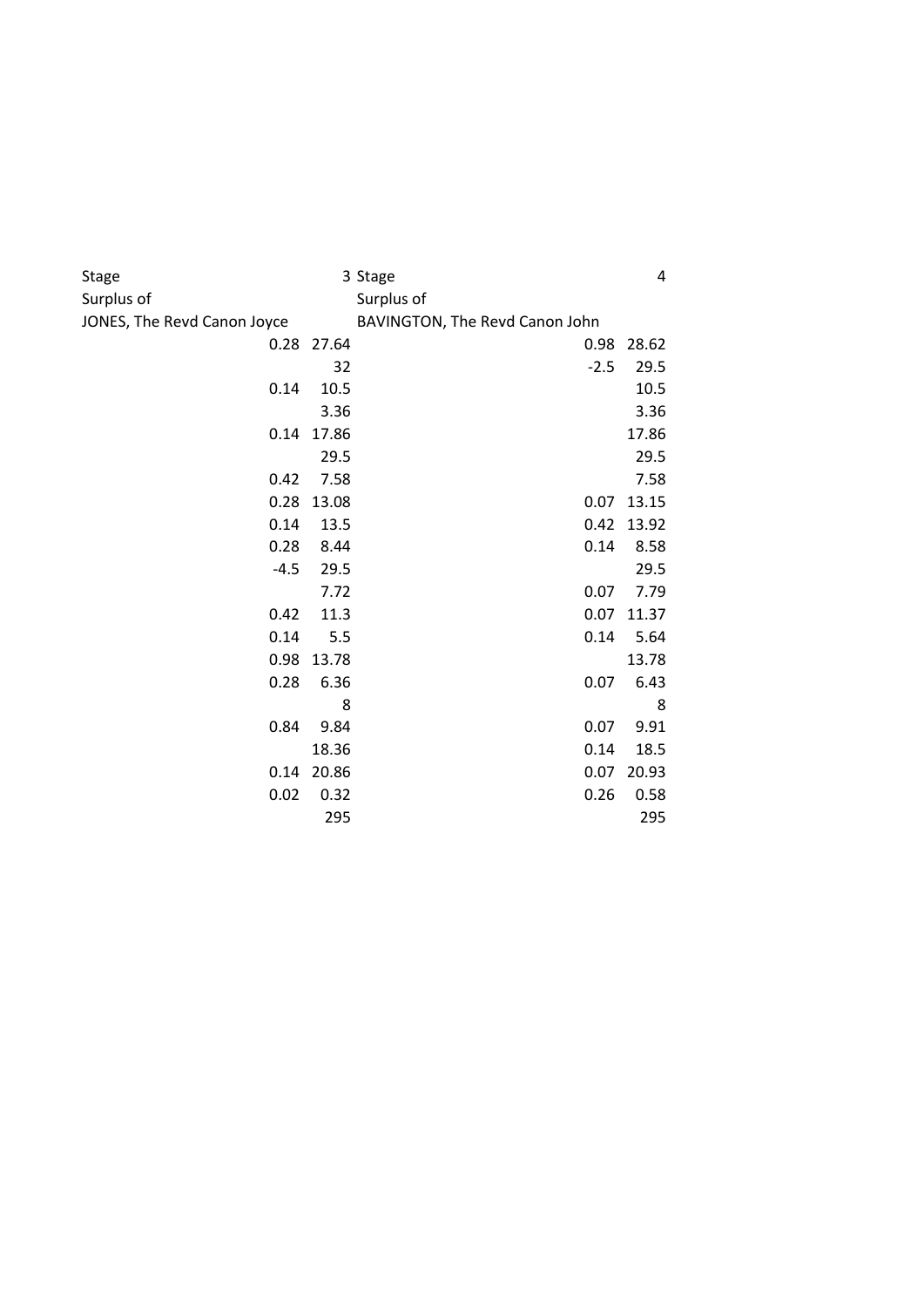| Stage                          |       | 5 Stage                |            | 6 Stage                       |
|--------------------------------|-------|------------------------|------------|-------------------------------|
| Exclusion of                   |       | Exclusion of           |            | Exclusion of                  |
| <b>BUCKLEY, The Revd Chris</b> |       | MILES, The Revd Daniel |            | NORMAN, The Revd Canon Andrew |
|                                | 28.62 |                        | 28.62      | $\mathbf{1}$                  |
|                                | 29.5  |                        | 29.5       |                               |
| $\mathbf{1}$                   | 11.5  |                        | 11.5       |                               |
| $-3.36 -$                      |       |                        |            |                               |
|                                | 17.86 |                        | 17.86      |                               |
|                                | 29.5  |                        | 29.5       |                               |
| 0.36                           | 7.94  |                        | 7.94       | 0.14                          |
|                                | 13.15 |                        | 13.15      |                               |
| $\mathbf{1}$                   | 14.92 |                        | 14.92      |                               |
|                                | 8.58  | $\mathbf{1}$           | 9.58       | $\mathbf{1}$                  |
|                                | 29.5  |                        | 29.5       |                               |
|                                | 7.79  | 0.07                   | 7.86       | $\mathbf 1$                   |
|                                | 11.37 |                        | 0.14 11.51 | 0.07                          |
|                                | 5.64  | $-5.64 -$              |            |                               |
|                                | 13.78 |                        | 1 14.78    | 0.5                           |
|                                | 6.43  | 0.36                   | 6.79       | $-6.79$                       |
| $\mathbf{1}$                   | 9     |                        | 9          |                               |
|                                | 9.91  |                        | 9.91       | 1.36                          |
|                                | 18.5  |                        | 2.07 20.57 | 1.36                          |
|                                | 20.93 |                        | 1 21.93    |                               |
|                                | 0.58  |                        | 0.58       | 0.36                          |
|                                | 295   |                        | 295        |                               |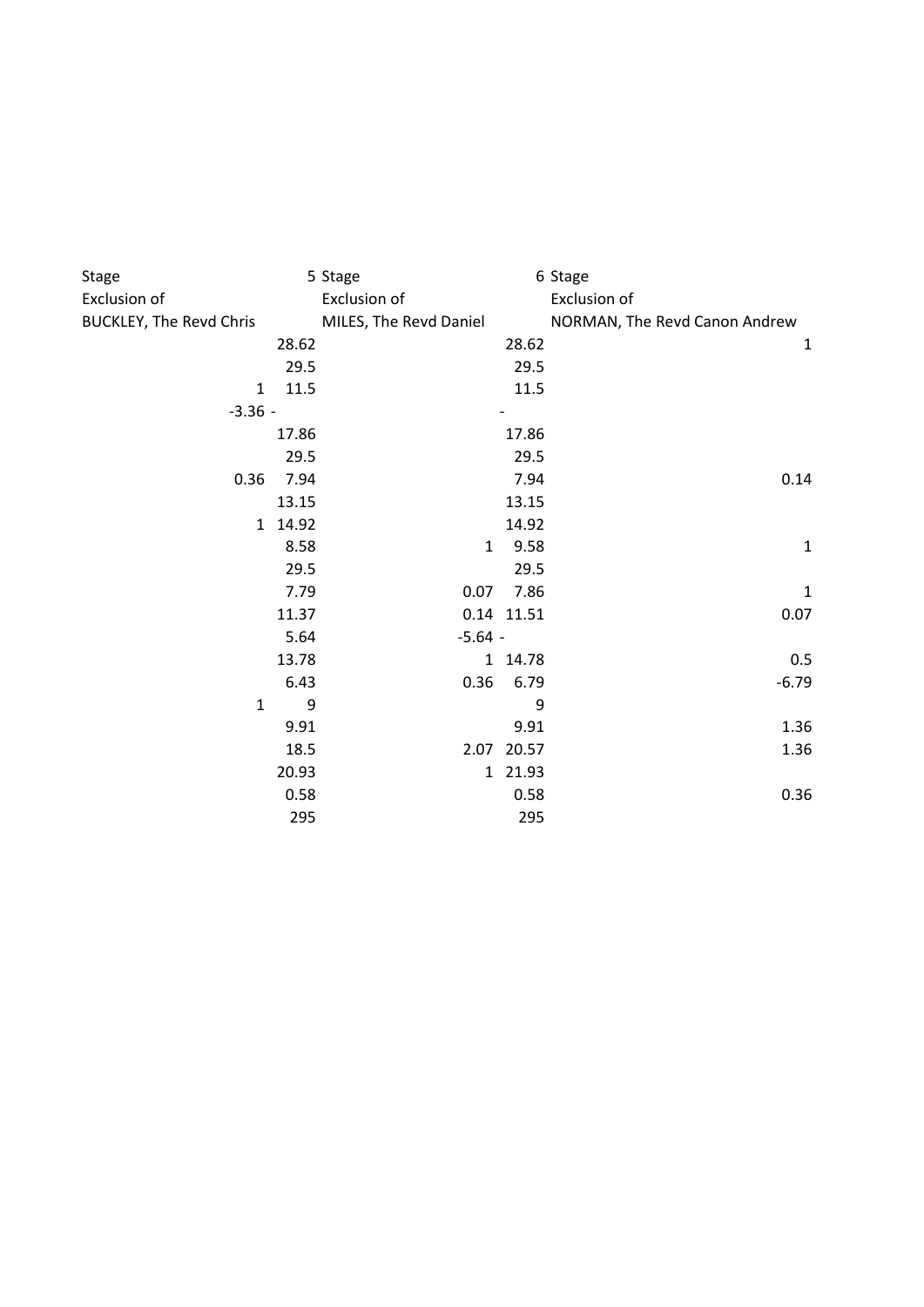|       | 7 Stage                      |            | 8 Stage                   |      | 9       |
|-------|------------------------------|------------|---------------------------|------|---------|
|       | Exclusion of                 |            | Exclusion of              |      |         |
|       | GREENWOOD, The Revd Caroline |            | PERCIVAL, The Revd Darren |      |         |
| 29.62 |                              | 29.62      |                           |      | 29.62   |
| 29.5  |                              | 29.5       |                           |      | 29.5    |
| 11.5  |                              | 11.5       |                           |      | 11.5    |
|       |                              |            |                           |      |         |
| 17.86 | 0.14                         | 18         | 3                         |      | 21      |
| 29.5  |                              | 29.5       |                           |      | 29.5    |
| 8.08  | $-8.08 -$                    |            |                           |      |         |
| 13.15 |                              | 3.22 16.37 |                           |      | 1 17.37 |
| 14.92 |                              | 14.92      |                           |      | 14.92   |
| 10.58 | 1.14                         | 11.72      |                           |      | 11.72   |
| 29.5  |                              | 29.5       |                           |      | 29.5    |
| 8.86  | 1.36                         | 10.22      |                           |      | 10.22   |
| 11.58 | 1.86                         | 13.44      |                           |      | 13.44   |
|       |                              |            |                           |      |         |
| 15.28 |                              | 15.28      |                           |      | 15.28   |
|       |                              |            |                           |      |         |
| 9     |                              | 9          |                           | -9 - |         |
| 11.27 |                              | 11.27      |                           |      | 2 13.27 |
| 21.93 |                              | 21.93      |                           |      | 21.93   |
| 21.93 |                              | 21.93      |                           |      | 2 23.93 |
| 0.94  | 0.36                         | 1.3        | $\mathbf{1}$              |      | 2.3     |
| 295   |                              | 295        |                           |      | 295     |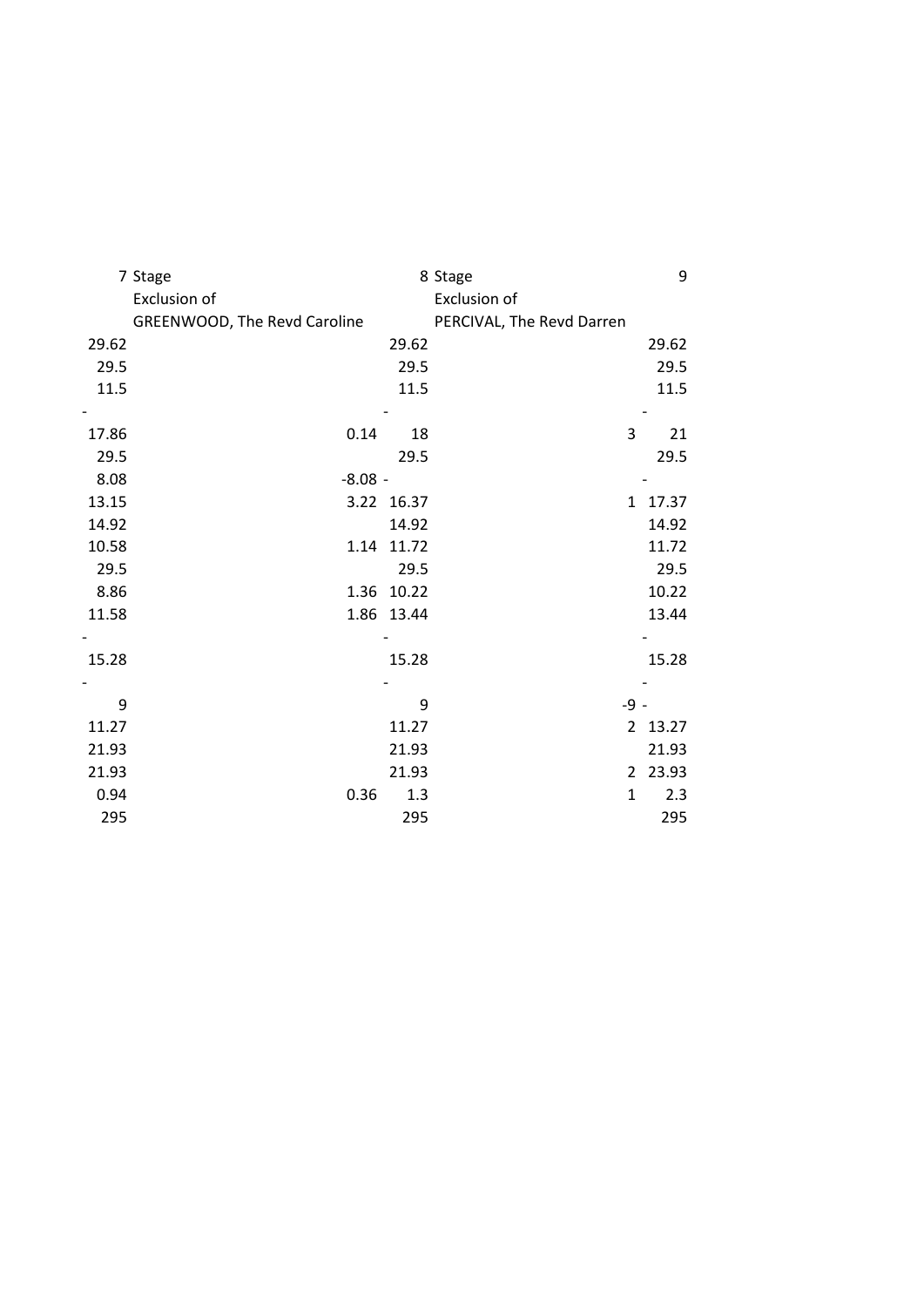| Stage<br>Exclusion of  |            | 10 Stage<br>Exclusion of      |                          | 11 Stage<br>Exclusion of     |
|------------------------|------------|-------------------------------|--------------------------|------------------------------|
| LAWTON, The Revd Chris |            | BISH, Fr Jonathan James Peter |                          | RACE, The Revd Canon Stephen |
|                        | 29.62      |                               | 29.62                    |                              |
|                        | 29.5       |                               | 29.5                     |                              |
|                        | 11.5       | $-11.5 -$                     |                          |                              |
|                        |            |                               |                          |                              |
|                        | 21         | $\overline{2}$                |                          | $\boldsymbol{9}$<br>23       |
|                        | 29.5       |                               | 29.5                     |                              |
|                        |            |                               |                          |                              |
|                        | 17.37      |                               | 17.37                    | 0.14                         |
|                        | 1 15.92    |                               | 1 16.92                  | $\mathbf 1$                  |
|                        | 3.07 14.79 |                               | 2 16.79                  |                              |
|                        | 29.5       |                               | 29.5                     |                              |
| $-10.22 -$             |            |                               |                          |                              |
|                        | 0.36 13.8  |                               | 1.36 15.16               | 0.14                         |
|                        |            |                               | $\overline{\phantom{a}}$ |                              |
|                        | 2.43 17.71 |                               | 1.14 18.85               | $\mathbf{1}$                 |
|                        |            |                               |                          |                              |
|                        |            |                               |                          |                              |
|                        | 0.36 13.63 |                               | 1 14.63                  | $-14.63$                     |
|                        | 1 22.93    |                               | 22.93                    | 0.07                         |
|                        | 1 24.93    |                               | 3 27.93                  |                              |
| $\mathbf{1}$           | 3.3        |                               | 3.3                      | 3.28                         |
|                        | 295        |                               | 295                      |                              |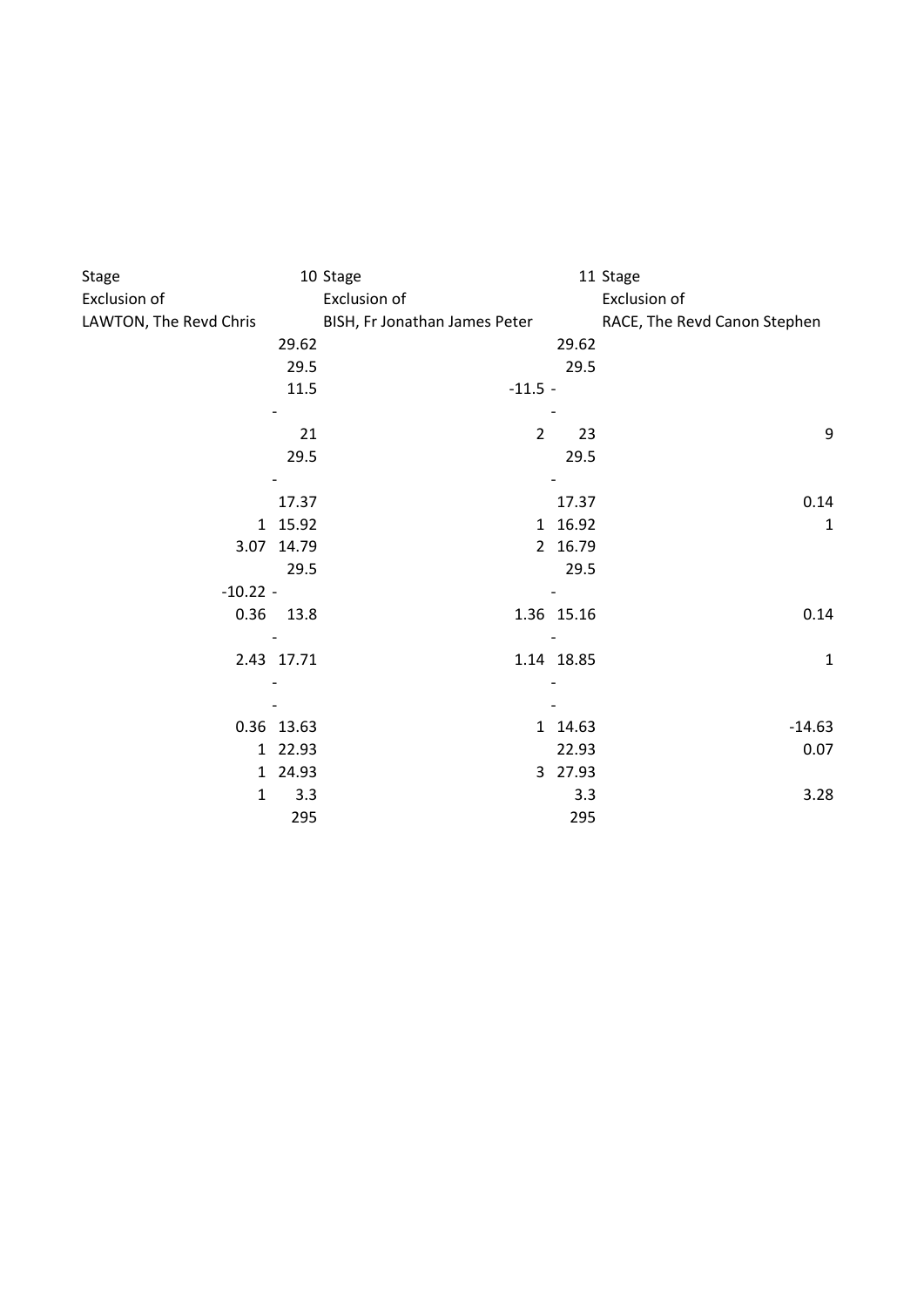|       | 12 Stage                        |            | 13 Stage                     | 14         |
|-------|---------------------------------|------------|------------------------------|------------|
|       | Surplus of                      |            | Exclusion of                 |            |
|       | CARTWRIGHT, The Revd Canon Paul |            | MATTHEWS, The Revd Dr Hayley |            |
| 29.62 |                                 | 29.62      |                              | 29.62      |
| 29.5  |                                 | 29.5       |                              | 29.5       |
|       |                                 |            |                              |            |
|       |                                 |            |                              |            |
| 32    | $-2.5$                          | 29.5       |                              | 29.5       |
| 29.5  |                                 | 29.5       |                              | 29.5       |
|       |                                 |            |                              |            |
| 17.51 |                                 | 0.41 17.92 |                              | 3.93 21.85 |
| 17.92 |                                 | 17.92      | 0.57                         | 18.49      |
| 16.79 | 0.41                            | 17.2       |                              | 0.36 17.56 |
| 29.5  |                                 | 29.5       |                              | 29.5       |
|       |                                 |            |                              |            |
| 15.3  |                                 | 15.3       | $-15.3 -$                    |            |
|       |                                 |            |                              |            |
| 19.85 |                                 | 19.85      |                              | 4.8 24.65  |
|       |                                 |            |                              |            |
|       |                                 |            |                              |            |
|       |                                 |            |                              |            |
| 23    |                                 | 23         | 1.5                          | 24.5       |
| 27.93 |                                 | 1.64 29.57 |                              | 29.57      |
| 6.58  | 0.04                            | 6.62       |                              | 4.14 10.76 |
| 295   |                                 | 295        |                              | 295        |